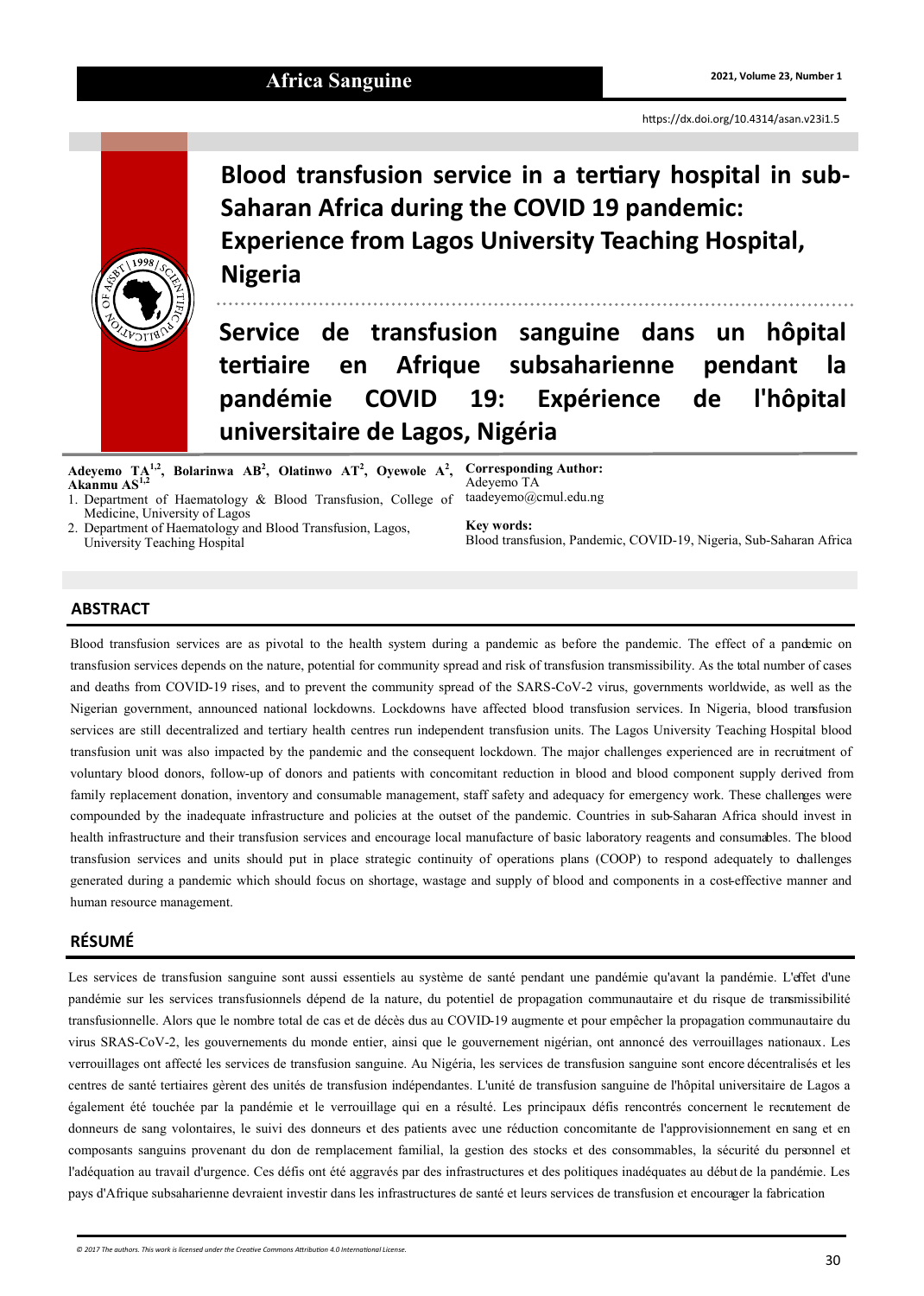locale de réactifs et de consommables de laboratoire de base. Les services et unités de transfusion sanguine devraient mettre en place des plans stratégiques de continuité des opérations (COOP) pour répondre de manière adéquate aux défis générés pendant une pandémie, qui devraient se concentrer sur la pénurie, le gaspillage et l'approvisionnement en sang et en composants de manière rentable et la gestion des ressources humaines.

# **INTRODUCTION**

Blood transfusion services are an integral part of medical services that are affected by disasters such as conflicts, wars, epidemics and natural devastations that disrupt the flow of health services. The effects of natural disasters on transfusion services have been well reported with recommendations proposed to the transfusion practitioners in charge of these services during such disasters. (1-4). The main goal of the transfusion service during disasters is to maintain a safe and adequate blood supply. The COVID‐19 pandemic is the biggest pandemic of the 21st century, having infected over 26 million people across the globe as at the end of August 2020 (5). Before the COVID-19 pandemic, disasters such as floods, earthquakes, conflict and wars seem to be the more common causes of disruptions of transfusion services with several reports of impact and recommended responses of transfusion services to these occurrence (1). There have also been reports of epidemics e.g. severe acute respiratory syndrome (SARS) and Influenza pandemics affecting transfusion services with recommendations from many organizations on appropriate responses (2–4). These reports and recommendations formed the preliminary knowledge base for our transfusion service response to COVID-19 before literatures on specific impact and responses of transfusion services to COVID-19 became more available. The reported impacts experienced in previous epidemics/pandemics include shortage of workforce, loss of blood donors, inability to organize donor drives, changes in pattern of demand of blood and blood products and fear that the infectious agent can be transmitted through blood transfusion.

The Lagos University Teaching Hospital is a 800-bed tertiary health centre with its own blood transfusion unit that collects and processes an average of 12,000 units of blood per annum, 80-85% of which is sourced from family replacement donation and the remaining from voluntary non-remunerated donor. This report highlights the impacts and responses of its blood transfusion service unit to the COVID-19 pandemic and makes recommendations from lessons learnt for other resource limited countries in sub-Saharan Africa.

## **METHOD**

Informal interviews were conducted with staff, family replacement blood donors and transfusion recipients for their experiences and insights, while voluntary donors on our register were contacted by telephone to explore their concerns and issues related to their ability or otherwise to visit the donation clinic. The hospital health research

ethics committee (HREC) approval (No: ADM/DSCT/HREC/ APP/3819) was obtained to retrieve and analyse data from the hospital blood bank records: donor, compatibility testing, reception/ request and issue registers and the blood component separation records for weeks 1 to 13 (January-March; pre lock-down), weeks 14- 48 (April-June; lockdown) and weeks 29-35 (July to early August; post lock-down) for year 2020 and the previous year 2019 for comparison. The reports obtained addresses operational changes that were implemented to deal with the pandemic. A standard literature search was also conducted for published articles on blood transfusion service response to disasters and epidemics.

#### **RESULTS AND DISCUSSION**

## *HUMAN RESOURCES*

Reduction in workforce is among reported effects on transfusion services. The first confirmed case of COVID-19 in Nigeria was announced on  $27<sup>th</sup>$  February 2020, when an Italian citizen in Lagos tested positive for the virus. On  $9<sup>th</sup>$  March 2020, a second case of the virus was reported in Ewekoro, Ogun State, a Nigerian citizen who had contact with the Italian citizen. By  $11<sup>th</sup>$  March 2020, WHO declared COVID-19 a pandemic and by the  $24<sup>th</sup>$  March, there was a state-wide ban on gatherings of more than 20 people, and a full lockdown by 30<sup>th</sup> March 2020 banning movement of individuals allowing only those on essential duties to operate, such as health personnel, fire service, security personnel, environmental officials, power and water supply agencies, media and telecommunication officers. However, many staff could not make it to work as the public transport system was also totally shut down without provision for transport for health workers. This affected the available manpower to man this essential service and the available workers had to work exceptional longer hours and cover extra benches. A few of the blood transfusion service personnel were also trained and mobilised for the COVID-19 response. For example, the blood mobile driver was trained and converted to an ambulance driver for the COVID-19 response team thereby affecting the prospect and planning of blood donor drives. Despite gradual easing of the lockdown in the first week of July (week 29), social distancing measures still have to be maintained, and a decision was made to keep staff strength to about 50% of the total workforce. This drastic reduction in manpower will have to be maintained for an unforeseeable time span depending on the control of community transmission.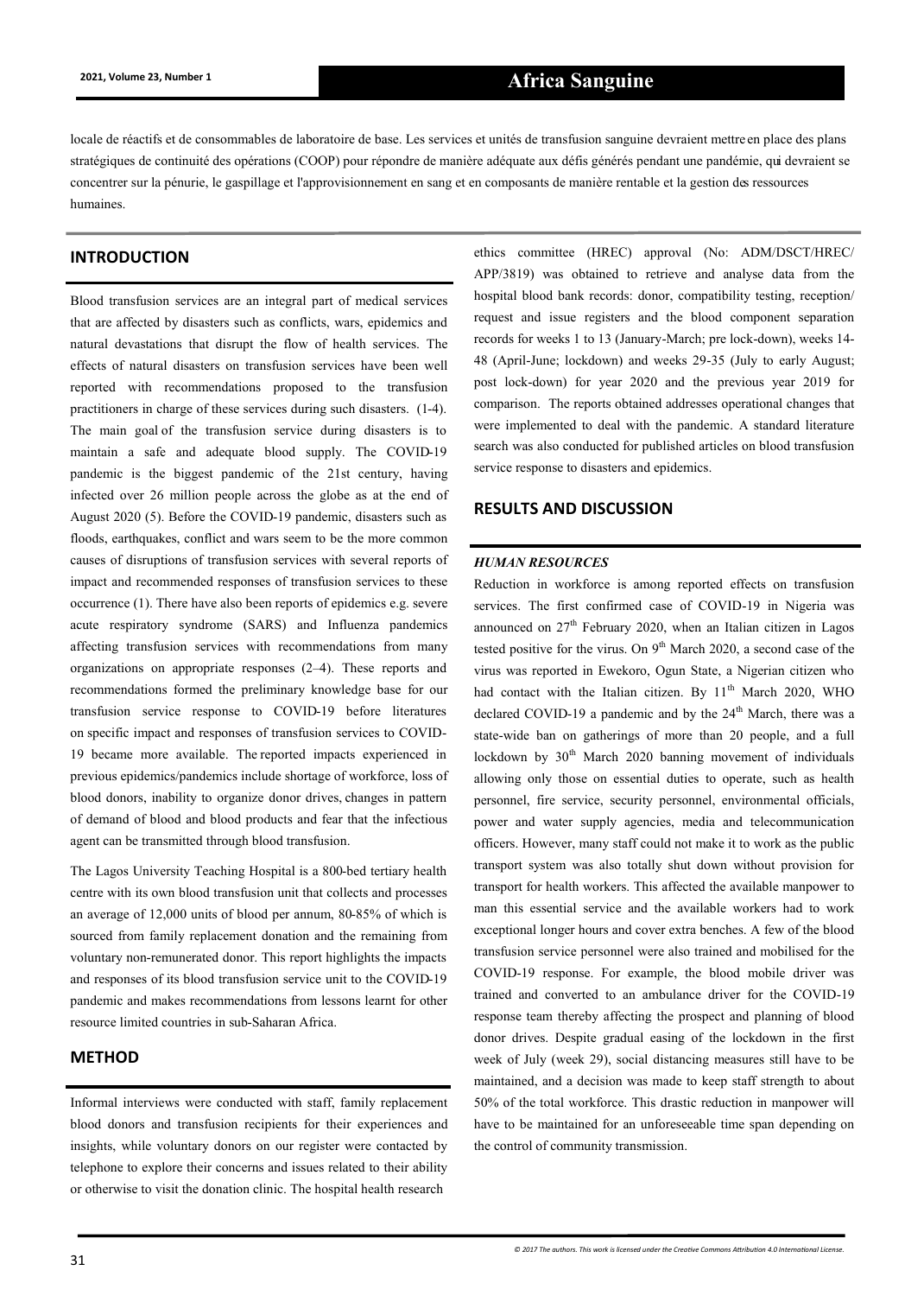#### *EFFECTS ON BLOOD DONATION*

Countries have reported significant reduction in blood donation due to restriction in movement and cancellation of donor drives (6). Our hospital blood transfusion service also experienced a significant decline in blood donation. Hitherto, the hospital blood bank is dependent on family replacement donation with voluntary nonremunerated donation making up approximately 15-20% of blood supply. With the advent of the pandemic came the suspension of all outpatient clinical services and a migration to telephone or virtual clinical consultation, and there was cancellation of all elective surgeries and planned procedures. There was also a reduction in available hospital beds for other condition with 180 beds dedicated for COVID-19 admissions. This affected the overall hospital services and patients' attendance and hence our major source of blood supply, which is the pre-elective surgery/pre-procedure blood donation by family members. In addition, all scheduled voluntary blood donation drives were suspended. In the first month of the state-wide lockdown, blood donation declined to 45.8% of donation of the previous month (Table 1). Other contributing factors to the decline in blood supply

included fear of visiting our hospital which is one of the designated COVID-19 isolation and treatment centres. Conversely, the blood bank staff also had anxiety and feared being exposed to the infection, but with the preparation and implementation of a COVID-19 infection control policy and training, confidence and willingness to work improved over time. We also observed a sharp decline in voluntary non-remunerated blood donation to zero in the first month of the lockdown. This prompted the transfusion unit to make phone contacts with VNRD on register to explore their challenges and concerns regarding their visits to the donation centre. The information obtained was used to implement operational changes that address their concerns such as the fear of viral transmission at the donation centre. Though the world blood donor day was celebrated on  $14<sup>th</sup>$  June 2020 as per our usual practice, the number of blood donors that attended, as well as the glamour of the events compared to previous years, was significantly reduced because of the physical distancing policy in place. As shown in figure 1, the trend in blood donation has started to improve gradually as restrictions were gradually lifted, though it is yet to attain the pre-COVID-19 era.

*Table 1: Records of Transfusion Service during Covid-19 Pandemic compared with previous year at Lagos University Teaching Hospital.*

|                                              | 2019<br>Weeks 1-13 | 2020<br>Weeks 1-13<br>Pre-lockdown | 2019<br>Weeks<br>$14 - 28$ | 2020<br><b>Weeks 14-28</b><br>Lockdown | 2019<br>Weeks<br>29-35 | 2020<br><b>Weeks 29-35</b><br>Post lockdown |
|----------------------------------------------|--------------------|------------------------------------|----------------------------|----------------------------------------|------------------------|---------------------------------------------|
| <b>Blood Donation</b>                        |                    |                                    |                            |                                        |                        |                                             |
| Average weekly blood<br>donation             | 220                | 203                                | 268                        | 93                                     | 212                    | 79                                          |
| <b>Average weekly Voluntary</b><br>donation. | 32                 | 29                                 | 54                         | 2                                      | 42                     | 10                                          |
| <b>Cross-match and Usage</b>                 |                    |                                    |                            |                                        |                        |                                             |
| Average unit of blood<br>request/week        | 552                | 408                                | 678                        | 229                                    | 506                    | 154                                         |
| Number of crossmatch/<br>Week                | 330                | 295                                | 358                        | 122                                    | 360                    | 104                                         |
| Average unit of blood Issue/<br>week         | 237                | 217                                | 316                        | 122                                    | 229                    | 85                                          |
| <b>C/T Ratio</b>                             | 1.4                | 1.4                                | 1.1                        | 1.0                                    | 1.6                    | 1.2                                         |
| <b>Average Platelet request/</b><br>week     | 312                | 189                                | 330                        | 107                                    | 315                    | 62                                          |
| <b>Average Platelet Issue/week</b>           | 190                | 110                                | 210                        | 63                                     | 201                    | 37                                          |
| <b>Average FFP Request/week</b>              | 42                 | 35                                 | 50                         | 9                                      | 45                     | 21                                          |
| <b>Average FFP Issue/week</b>                | 42                 | 35                                 | 50                         | 9                                      | 45                     | 21                                          |
| <b>Blood/blood component Discard</b>         |                    |                                    |                            |                                        |                        |                                             |
| Number of units discarded<br>for *TTI/week   | 21                 | 17                                 | 23                         | 7                                      | 16                     | 5                                           |
| <b>Expired/week</b>                          | 3                  | $\overline{4}$                     | 8                          | 3                                      | 10                     | 3                                           |
| <b>Total discard/week</b>                    | 24                 | 21                                 | 31                         | 10                                     | 26                     | 8                                           |
| <b>Discard Rate</b>                          | 10.9%              | 10.3%                              | 11.6%                      | 10.8%                                  | 12.3%                  | 10.1%                                       |

\*TTI: Transfusion transmissible infectious agents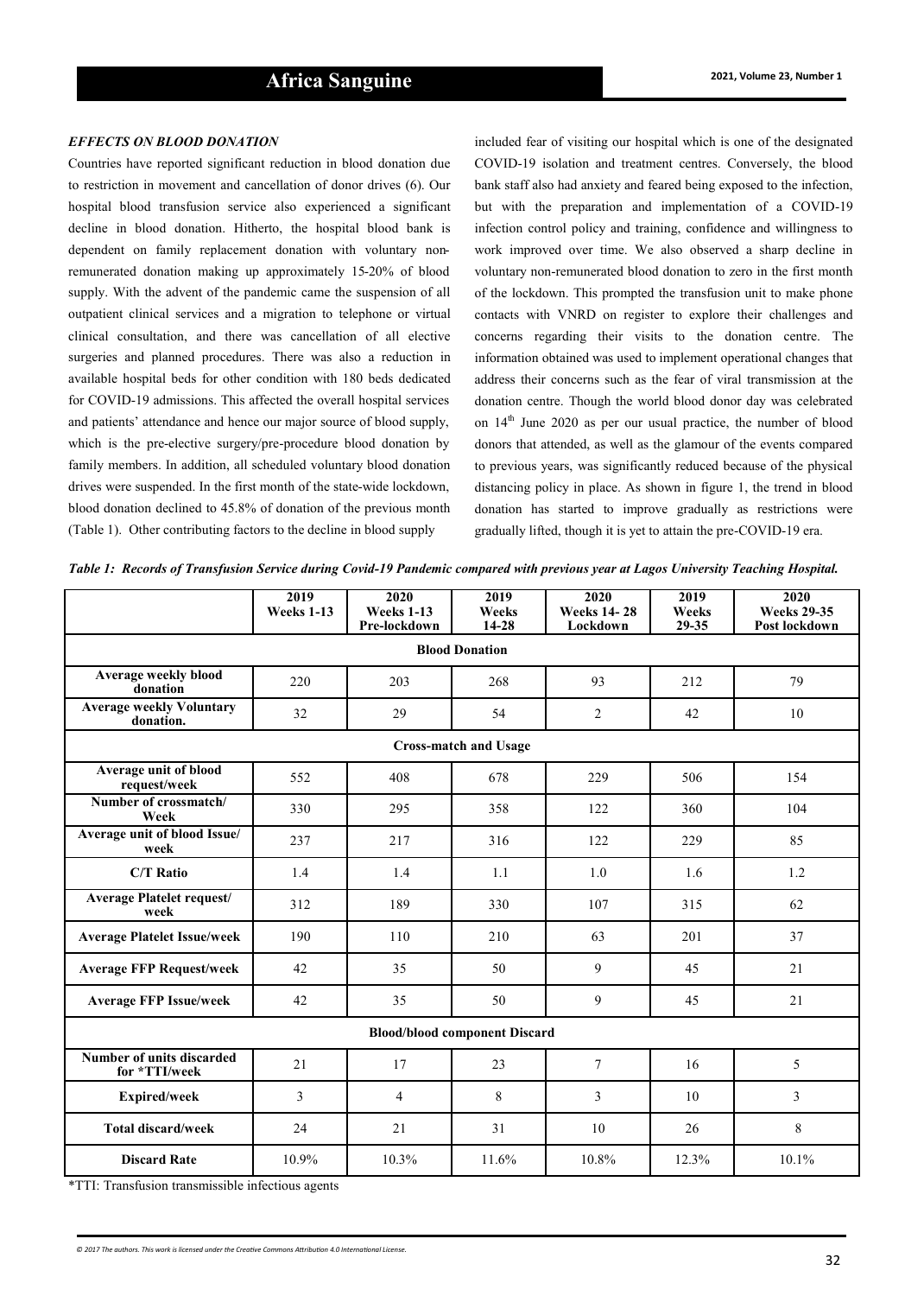

#### **Figure 1:** *Donation rate pre and post lockdown*

#### *CHALLENGES OF BLOOD INVENTORY MANAGEMENT*

The outpatient and in-patient care of all other patients were affected by the pandemic, as the hospital had to shut down some or limit some non-emergency clinical services to ensure physical distancing measures and infection control. Many scheduled surgeries were cancelled; some prospective recipients also expressed fear of receiving blood products that might contain the virus. All these led to decline in blood request (Table 1). As there was a corresponding decline in blood donation and supply, the blood bank managed blood issue for already hospitalised in-patients and emergencies by actively engaging each requesting clinician on the indication for transfusion and reasons for the number of units being requested, to ensure judicious use of blood and blood products. We also advised clinicians to adopt restrictive transfusion strategies and reconsider thresholds for transfusion. These approaches were well received by the clinicians, as it helped them in their responsibility of making difficult transfusion decisions for their patients, while also positively impacting our transfusion service indices such as the "blood request to issue ratio". There appears to be a significant reduction in overordering and avoiding wasted cross-matches (7,8). Hitherto, public hospitals in Nigeria including ours do not have a patient blood management policy and the available but poorly publicized national guideline on the use of blood and blood product has not been widely acknowledged and utilized by clinicians. This pandemic serves as another opportunity to put policies and guidelines in place and ensure outspread application.

We did not experience any increase in blood/blood component wastage (Table 1). We however experienced an increase in request for blood and blood products from peripheral health facilities. This was anticipated as patients who could not access care in our centre had to seek health care services in private hospitals closer to their place of residence that do not have the capacity to collect and process blood and blood components.

#### *BLOOD PROCESSING*

Prior to the COVID-19 era, the blood bank processed all collected blood units into packed red cell, single donor buffy coats platelet concentrate, fresh frozen plasma and cryoprecipitate and routinely screened for HIV antibodies and p24 antigens, HBsAg, HCV antibody and syphilis by enzyme linked immunosorbent assay (ELISA). We aware that the International Society for Blood Transfusion (ISBT) and other transfusion bodies have recommended that during COVID-19 the pandemic donated blood units during COVID-19 should be screened for IgG and IgM antibodies for SARS-COV 2, the infectious agent of COVID-19 where possible, and that units positive for these antibodies should be considered for pathogen inactivation (9). The facilities for pathogen inactivation and screening kits for SARS-COV 2 antibody are not yet available in our hospital, and in the meanwhile, prospective blood donors are screened with an additional questionnaire focused on symptoms of COVID-19 and history of possible contact with persons with or probable coronavirus infection. Reports so far have shown that transfusion of blood units positive to COVID-19 have not been found to be associated with infection in the recipients (10).

# *REDUCTION OF TRANSMISSION RISK AT THE DONATION CENTRE & DRIVES*

To reduce possible staff exposure and as part of the infection prevention and control (IPC) protocol to prevent viral transmission at the blood donors' clinic considering the widespread community transmission, the donors' clinic instituted restricted entry of unauthorized personnel, education of staff and staff rotation roster to decrease exposure, regular cleaning and sterilization of blood centre area and provide adequate PPE to staff. Other efforts are mandatory hand hygiene practices with alcohol-based sanitiser, mandatory use of medical facemask, and screening of the prospective blood donors before entry into the donor clinic by temperature check and administration of a questionnaire focused on symptoms of COVID-19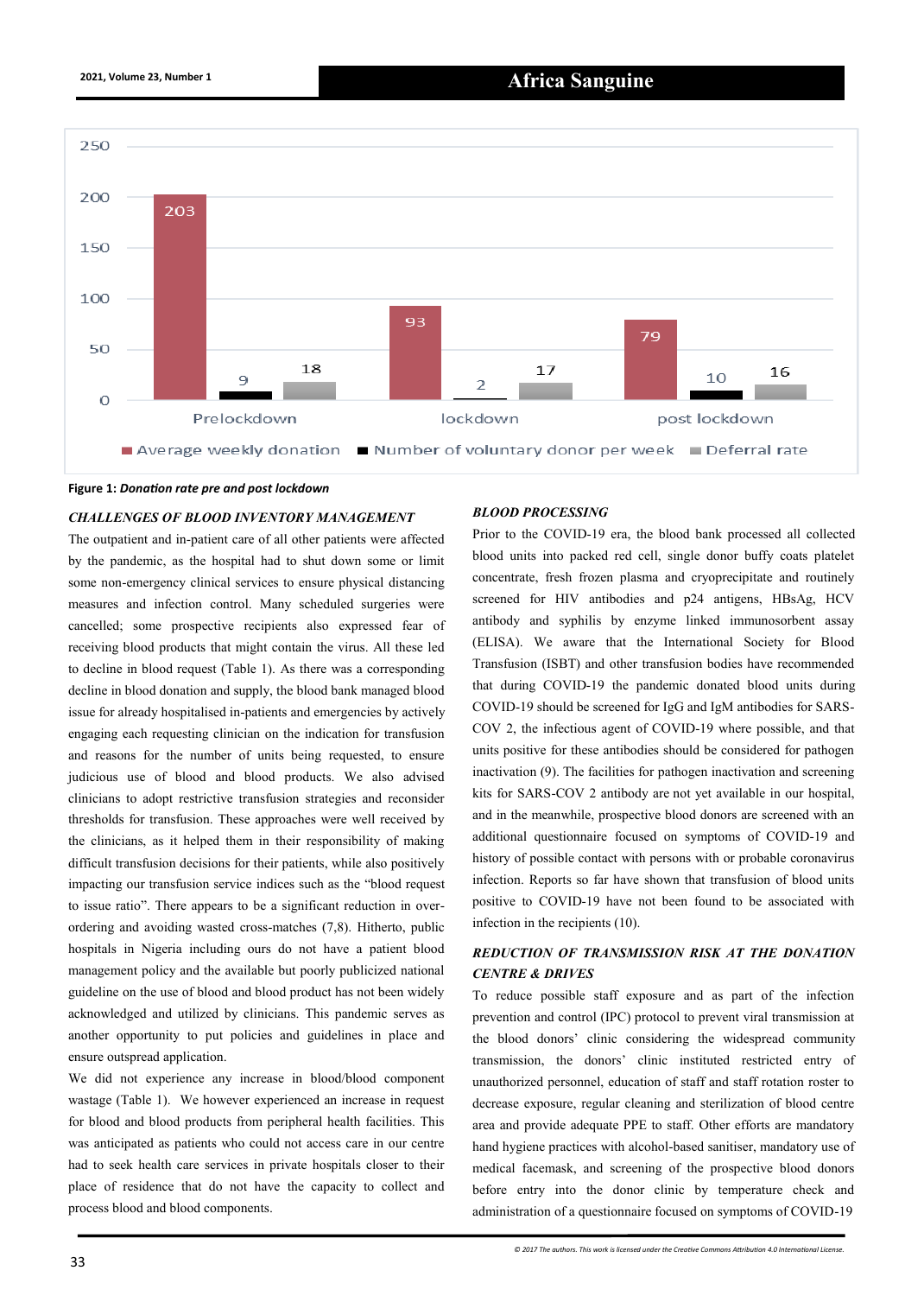# **2021, Volume 23, Number 1 Africa Sanguine**

and history of possible contact with persons with or probable coronavirus infection. Voluntary blood donors are encouraged to call in to book an appointment prior to presenting to the blood donation centre. Similar IPC processes will be applied to blood donor drives when it is restarted. So far, there has been no report of any of our staff testing positive to COVID-19 as at the time of this report.

## *IMPACT ON REAGENTS AND CONSUMABLES*

Incidentally the blood bank had just received a 2 months stock supply of consumables and reagents prior to the lock-down. This avoided major stock outs of reagents and consumables that could have occurred during the intense phase of the restrictions considering most of these reagents are imported from other countries. In particular, there was a transient shortage of multiple blood bags, which affected blood processing and separation into components. Locally manufactured consumables like plastic sample bottles, gauze, cotton balls were less affected.

#### *MEETING BLOOD DEMAND OF COVID- 19 PATIENTS*

Transfusion service to patients with COVID-19 became a necessity as community transmission became widespread and the number of infected persons increased. Some of these patients have to undergo procedures that may require unavoidable blood transfusion including caesarean section, exchange blood transfusion and renal dialysis. At the outset of the pandemic, our hospital blood bank decided not to receive blood samples of confirmed or suspected COVID-19 patients due to a belief that processing such as centrifugation could generate infectious aerosols. This belief has not been substantiated in scientific literature, yet current evidence shows that even though there are fragments of viral RNA particles in blood, the clinical risk of infection due to such RNA particles remains uncertain (11). Blood group O Rhesus D negative units were issued for the purpose of transfusion for these patients. Over time our transfusion services for these patients progressed to a blood typing but no routine crossmatch policy for these patients, where group identical blood units are issued for transfusion. Our transfusion service is unable to offer convalescence plasma as an option in managing severe patients because of the lack of aphaeresis machine, inability to determine antibody titre and lack of facilities for pathogen inactivation. Given the fact that SARS-CoV-2 virus is stable at  $4^{\circ}$ C and denatures at 56 to  $60^{\circ}$ C, heat treatment of blood and its products for a period of 10 hours or 15 minutes with addition solvent detergent has been proposed as the more appropriate pathogen reduction technology for SARS CoV-2 (,11,12). However, we do not have the facility for pathogen inactivation to ensure extra caution, and allay the anxiety of those with concerns of risk of transmission of SARS-CoV-2 via blood or blood product.

## **LEARNING POINTS**

- 1. Family replacement donation is still an indispensable source of blood supply for our transfusion services and was the only available source during this disaster response, however, efforts must be made to retain them as regular returning nonremunerated donors which has been proven to be the safest type of blood donor.
- 2. There is a need for a clear and consistent message to the healthcare community, donors, and the public regarding the status of blood supply before and during a disaster.
- 3. A donor management and engagement strategy to support donors especially VNRD to be available for blood donation should be part of the disaster response.
- 4. Ensure disaster preparedness by:
	- Ensuring the maintenance of inventories that is disasterready at all times.
	- Having stockpiles of consumables and reagents reserved for disaster purposes.
	- Promotion of the use of locally manufactured reagents and consumables where such products comply with minimum regulatory requirements.
- 5. Cooperation between the blood service and clinicians ensure rational use of blood and blood products, improving transfusion indices and transfusion practices. There is a need to develop patient blood management guidelines.
- 6. Continuous staff engagement, training and retraining in disaster response, continuous disaster planning, participation in disaster drills and close coordination with local, state, and federal response agencies is required.

# **CONCLUSION**

There are significant impacts of the present pandemic on our transfusion service. These impacts were worsened by the inadequate infrastructure and policies available at the outset. Transfusion services in under-resourced settings should use the lessons learnt from this pandemic to put in place a suitable, applicable and technological appropriate continuity of operations plan (COOP) to ensure continued operation of their essential functions in the event of an emergency or disaster. Governments should include these plans in the national blood transfusion policies, invest in health infrastructure and implement minimum acceptable standards for blood transfusion services.

**Conflict of interest:** The authors have no conflict of interest to declare.